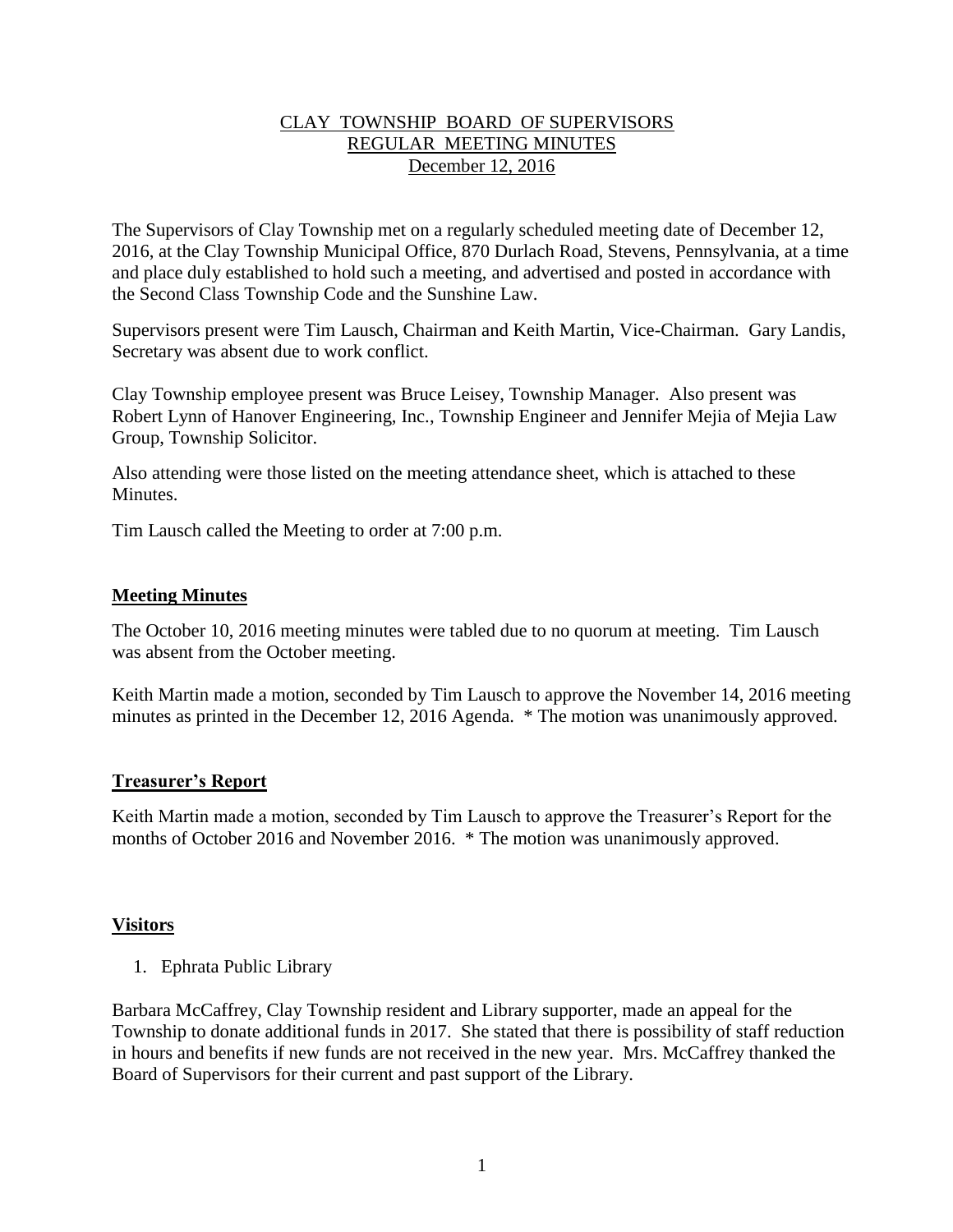Lou Katz stated that Library employees don't know how funds received are spent and he has concerns with the new building that the Library owns and is planning to rent.

Bruce Leisey stated that the Township does receive a copy of the Library's budget and has reviewed income and expenses.

Barbara McCaffrey said that funds from grants and specific donations were received to renovate the new building and the rental income received from the building will be used to support the Library.

No decisions were made at this time.

## 2. John Gooding – Proposed Fly Fishing Gathering

John Gooding reviewed his proposed Fly Fishing Gathering with the Board of Supervisors and staff. Mr. Gooding stated he will work with Township Staff on parking location and issues with traffic especially at Rt 322 and Clay Road.

Tom Zorbaugh, Zoning Officer, stated that since the event is on private property the Township should be made aware of the event details.

No other decisions were made at this time.

3. James Martin, 615 Sunnyside Road

Mr. Martin inquired on an update for the traffic concerns he had voiced previously.

Bruce Leisey, Township Manager, stated that he has not received the traffic information from the Police. He will contact them to follow up.

Mr. Martin asked about a time deadline on a building permit that he received and inquired if "children at play" signs could be placed on Sunnyside Road at his residence.

Bruce Leisey said he will look into the "children at play" sign with the Road Master.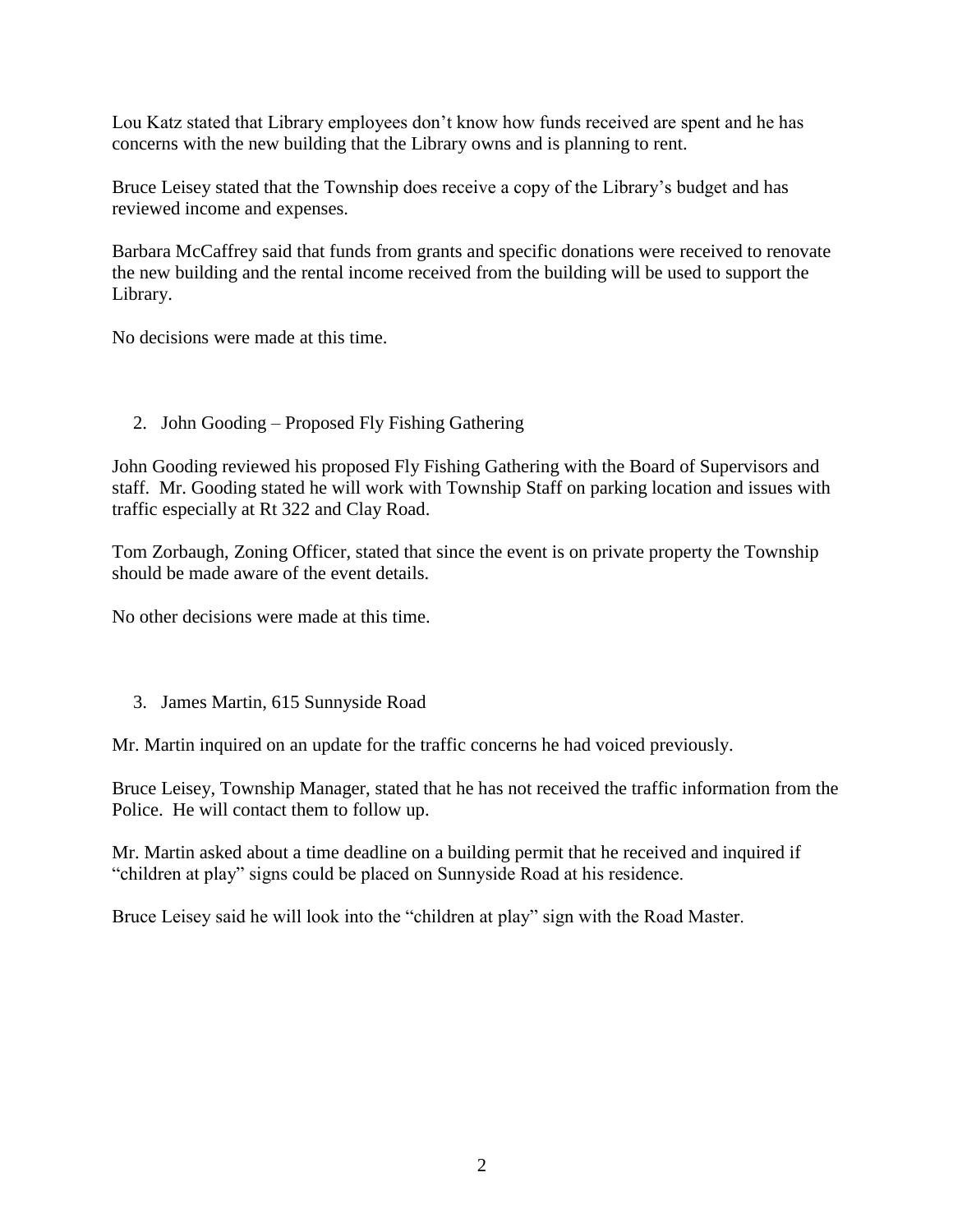4. Lou Katz

Mr. Katz stated that the new construction on Clay School Road site still does not have silt fence installed.

Bob Lynn, Township Engineer, is working with the builder to get the silt fence installed at the site.

Mr. Katz also voiced concerns with the house being built in Clearview Gardens. He stated that there is rocks and materials on the road.

The Township Staff will visit the job site to check the conditions.

#### **Engineer's Report**

1. Edwin Kurtz – Escrow Release Request

Bob Lynn reviewed the Hanover Engineering letter regarding the escrow release request with the Board of Supervisors. Bob recommends approval of the As-Built Plans waiver request.

Keith Martin made a motion, seconded by Tim Lausch to approve the waiver request of the As-Built Plans for Edwin Kurtz. \* The motion was unanimously approved.

Keith Martin made a motion, seconded by Tim Lausch to approve an escrow reduction in the amount of \$36,703.98, leaving a balance of \$1,082.15. \* The motion was unanimously approved.

Mr. Kurtz will provide a cash escrow in the amount of \$1,082.15. After receipt of the cash escrow, the Township will release the entire Letter of Credit.

Mr. Kurtz is also concerned that the inspection was done on 10/17/16 and the Hanover escrow letter was dated 12/1/16 which did not give him time to complete seeding before winter and now he must hold escrow balance till Spring.

## 2. EKM Martin Eggs – Land Development Plan

Tom Matteson, Diehm & Sons, Harvey Burkholder, EKM and Gary Martin, EKM and Linford Martin, EKM reviewed the plan with the Board of Supervisors.

The property is situated on the Southeast corner of the intersection of Wissler Road and West Main Street (SR-0322). Martin's Eggs is located on the 7.6 acre property. A land development plan was completed for the site in 2004. Stormwater was completed for that project with a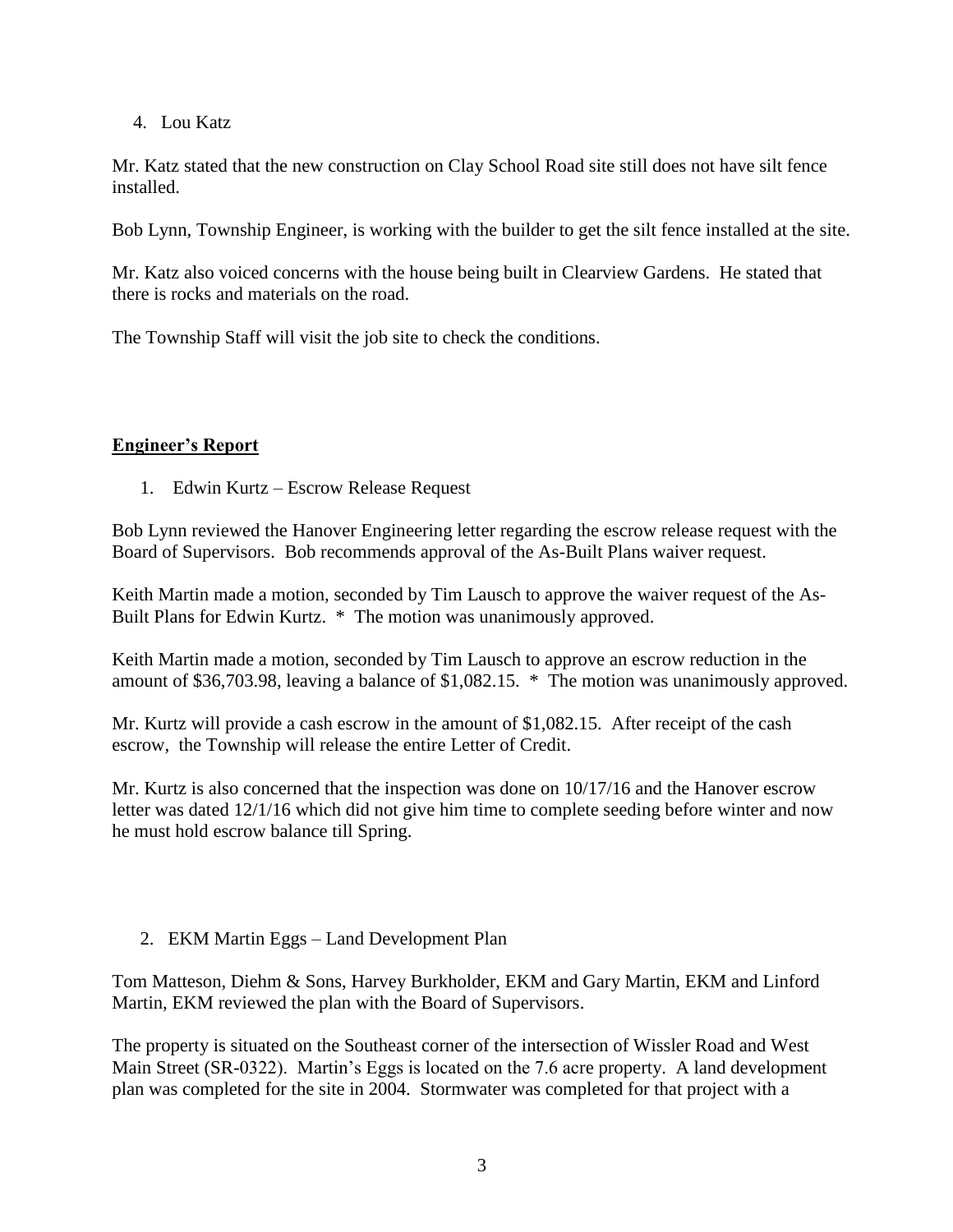detention basin. The 2004 project anticipated future impervious and included additional areas in the detention basin design. The current plan proposes a 33,650 sq ft building addition.

Bruce Leisey informed the Board of Supervisors that the Planning Commission determined that the stripe would meet the intent of Sections 612.B.3 and 612.B.4. It was agreed that the installation of the stripe was unique to this project since the lot being developed is a double frontage lot.

Keith Martin made a motion, seconded by Tim Lausch to approve the following deferral and waivers request. \* The motion was unanimously approved.

#### Section 408 – Traffic Impact Study

The applicant has requested a waiver of the requirement to submit a Traffic Impact study. The justification provided is that when this site was initially developed in 2004, improvements were undertaken to accommodate the business and its impact to the adjacent roadway network. The applicant states that the proposed expansion is warehouse space only and does not represent a significant intensification of the existing use and that the project's design engineer has provided a trip generation report that provides an estimate of the additional traffic per ITE Trip Generation Manual. The applicant feels that based on the limited amount of additional traffic, a full Traffic Impact Study is unnecessary. There is no objection to the requested modification with the provided trip generation report and justification provided, subject to applicant clarifying that the number of existing employees and the number of employees to be added are part of the proposed expansion.

## Section 409 – Environmental Impact Study

The applicant has requested a waiver of the requirement to submit an Environmental Impact Study. The justification provided is that it has been anticipated from the original development of the site that a building addition would be located on this part of the property and that the building is only warehouse space and will result in minimal new employees. The applicant states that the additional warehouse space will have no impact on the economic resources, educational facilities, public services or environmental resources of the Township and that a wetland evaluation and PNDI inquire have been included with the application and that both indicated no impact to significant environmental or historical resources. There is no objection to the waiver with the condition that a summary of the proposed minimal new employee count be provided to the Township as part of the justification.

#### Section 603.B – Sidewalks required along all adjacent streets

The applicant has requested a deferral of the requirement to install sidewalks along all adjacent streets. The justification is that when the original development of the site was approved in 2004, the sidewalks were deferred. The applicant has stated that in the meantime, the Township has never felt the need to impose on the Owner to install the sidewalks. The applicant is requesting this sidewalk deferral to maintain that status quo. The applicant is with the understanding of that at any time the Township Supervisors believe the sidewalk needs to be installed, the applicant will install them and that a note has been place on the submitted Final Plan noting the installation of the sidewalk at the request of the Township. There is no objection of the deferral based on the justification provided.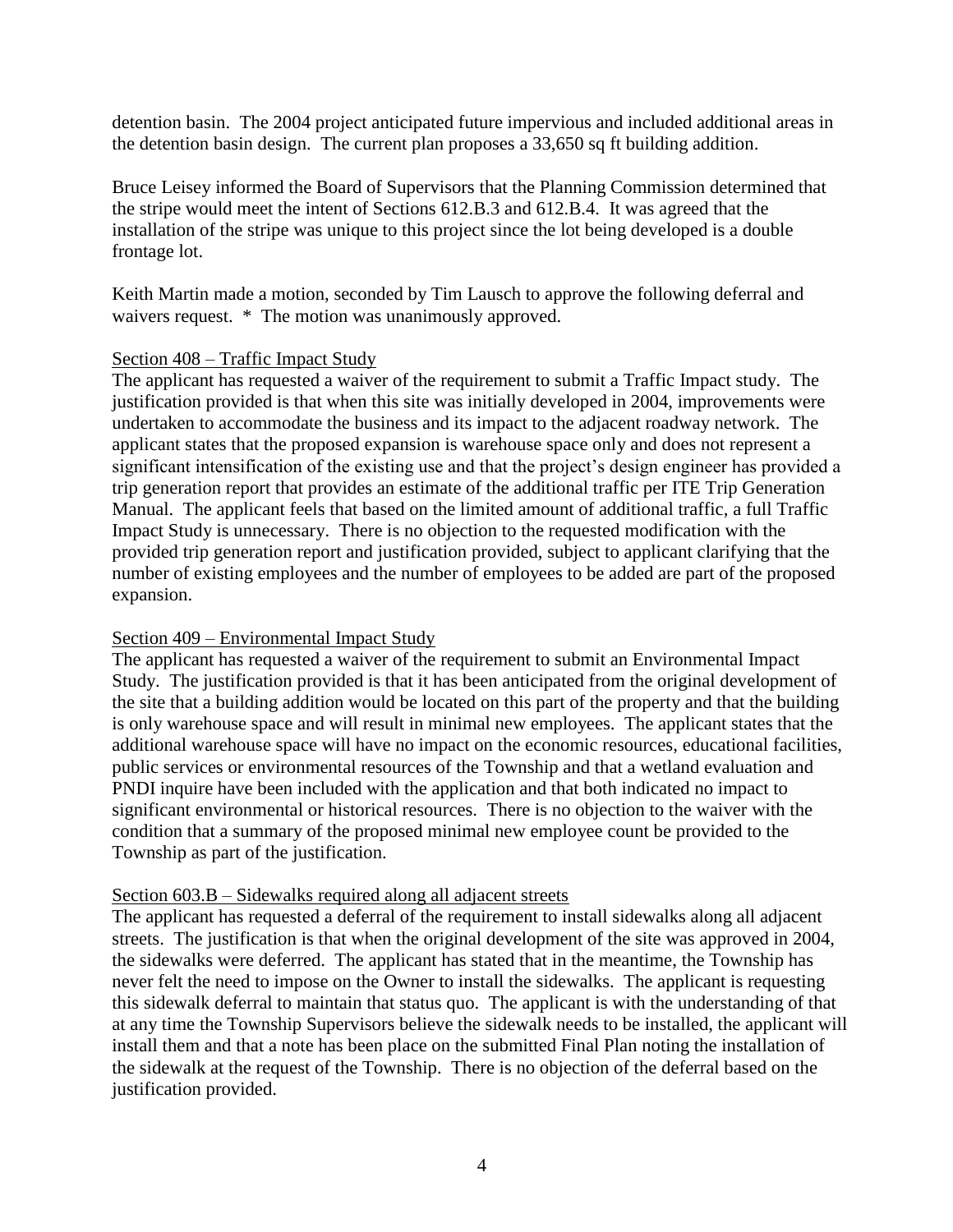### Section 301.J.5 and Section 11-504.A – Geological Evaluation

The applicant has requested a waiver of the requirement to submit a Geological Evaluation whenever a stormwater facility will be located in an area underlain by Carbonate Geology. The applicant states that the site is underlain by Carbonate Geology and that a cistern is being utilized to mitigate stormwater flows and that the cistern will be watertight, thereby eliminating any infiltration through the cistern. There is no objection of the waiver based on the justification provided.

#### Section 307.E.1.a – Cistern to dewater within 72 hours

The applicant has requested a waiver of the requirement for a cistern to dewater within 72-hours. The applicant states that the proposed cistern will supply water for egg washing and outside faucets and that the dewatering time has been calculated to be approximately 3.8 weeks. The applicant notes that the cistern will be utilized on a daily basis. The applicant has indicated that a dewatering time of three (3) days does not provide a reliable water source and that the operation anticipated drawing 25,000 gallons of water from the cistern each week and that water reuse is a method of stormwater control listed in the PA BMP Manual and that the NPDES permit has been obtained for this project utilizing the cistern design. The applicant has noted that the project's design engineer has designed the cistern to be tributary to the detention basin that we designed as part of the 2004 Land Development Plan which anticipated the future impervious area, and did not include the cistern in the basin's design.

Keith Martin made a motion, seconded by Tim Lausch to approve the plan contingent on compliance with the Hanover Engineering letter dated 9/26/16. \* The motion was unanimously approved.

## **Old Business**

1. Snyder Park Pavilion Construction Contracts

Keith Martin made a motion, seconded by Tim Lausch to authorize signatures on bid contracts #1, #2 and #3. \* The motion was unanimously approved.

#### **New Business**

1. 2017 Budget Discussion

Bruce Leisey, Township Manager, reviewed the 2017 Budget with the Board of Supervisors and audience.

Tom Zeager asked what the total budget expenditures of all funds are. Bruce Leisey said 3.3 million.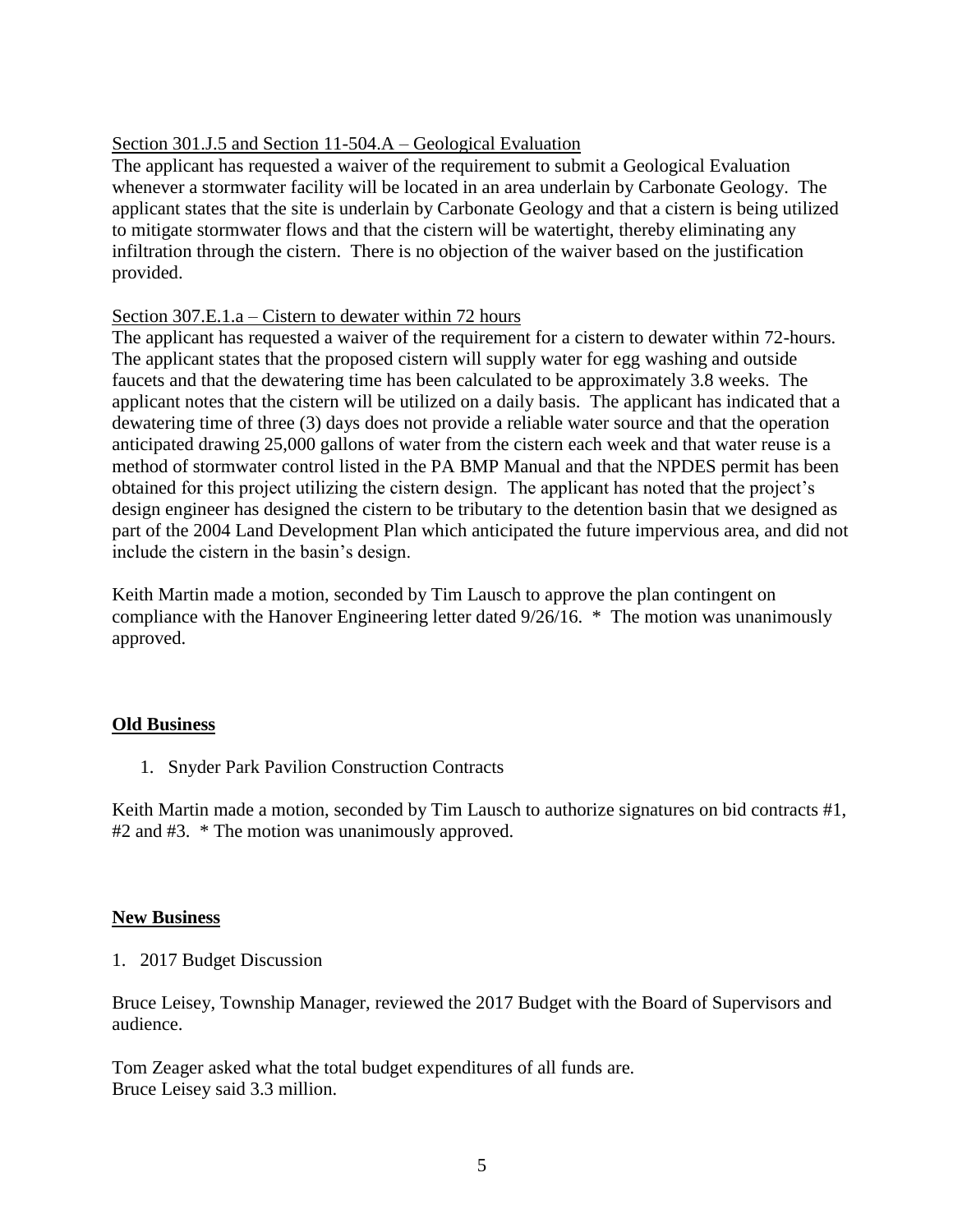Craig Merkey asked if the Township will be raising taxes. Keith Martin stated not in 2017.

Tom Zeager thanked the Board of Supervisors and Township Staff for their excellent job during the year and being able to hold the line on taxes.

2. Accept Resignation of Michael J Corcoran as EMA Coordinator

Keith Martin made a motion, seconded by Tim Lausch to accept the resignation of Michael J Corcoran as the EMA Coordinator. \* The motion was approved unanimously.

The Board of Supervisors thanked him for his time and years of service.

## 3. Approve Advertising of 2017 Meeting Dates

After review, Keith Martin made a motion, seconded by Tim Lausch to approve advertising of the 2017 Meeting Dates. \* The motion was approved unanimously.

## **Bills to be Paid**

## General Fund

Keith Martin made a motion, seconded by Tim Lausch, to approve the General Fund bills totaling \$25,895.30 for the month of November. \* The motion was approved unanimously.

## Rec Fund

Keith Martin made a motion, seconded by Tim Lausch, to approve the Recreation Fund bills totaling \$3,296.04 for the month of November. \* The motion was approved unanimously.

## Sewer Fund

Keith Martin made a motion, seconded by Tim Lausch, to approve the Sewer Fund bills totaling \$3,089.68 for the month of November. \* The motion was approved unanimously.